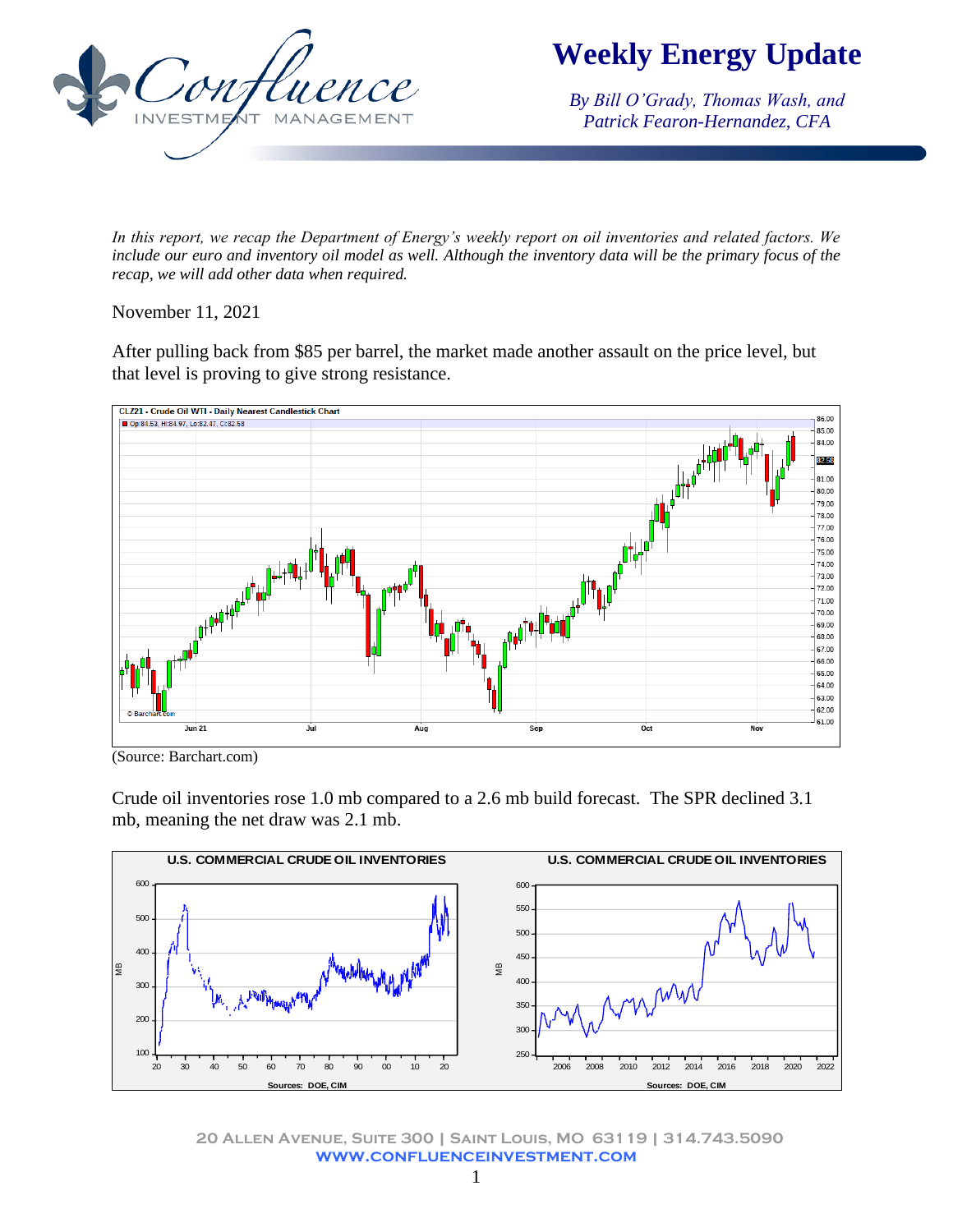In the details, U.S. crude oil production was unchanged at 11.5 mbpd. Exports rose 0.1 mbpd, while imports fell 0.1 mbpd. Refining activity rose 0.4%. This build season usually ends in mid-November.



This chart shows the seasonal pattern for crude oil inventories. We are nearing the end of the autumn build season. Note that stocks are significantly below the usual seasonal trough. Our seasonal deficit is 71.9 mb.



**20 Allen Avenue, Suite 300 | Saint Louis, MO 63119 | 314.743.5090 www.confluenceinvestment.com**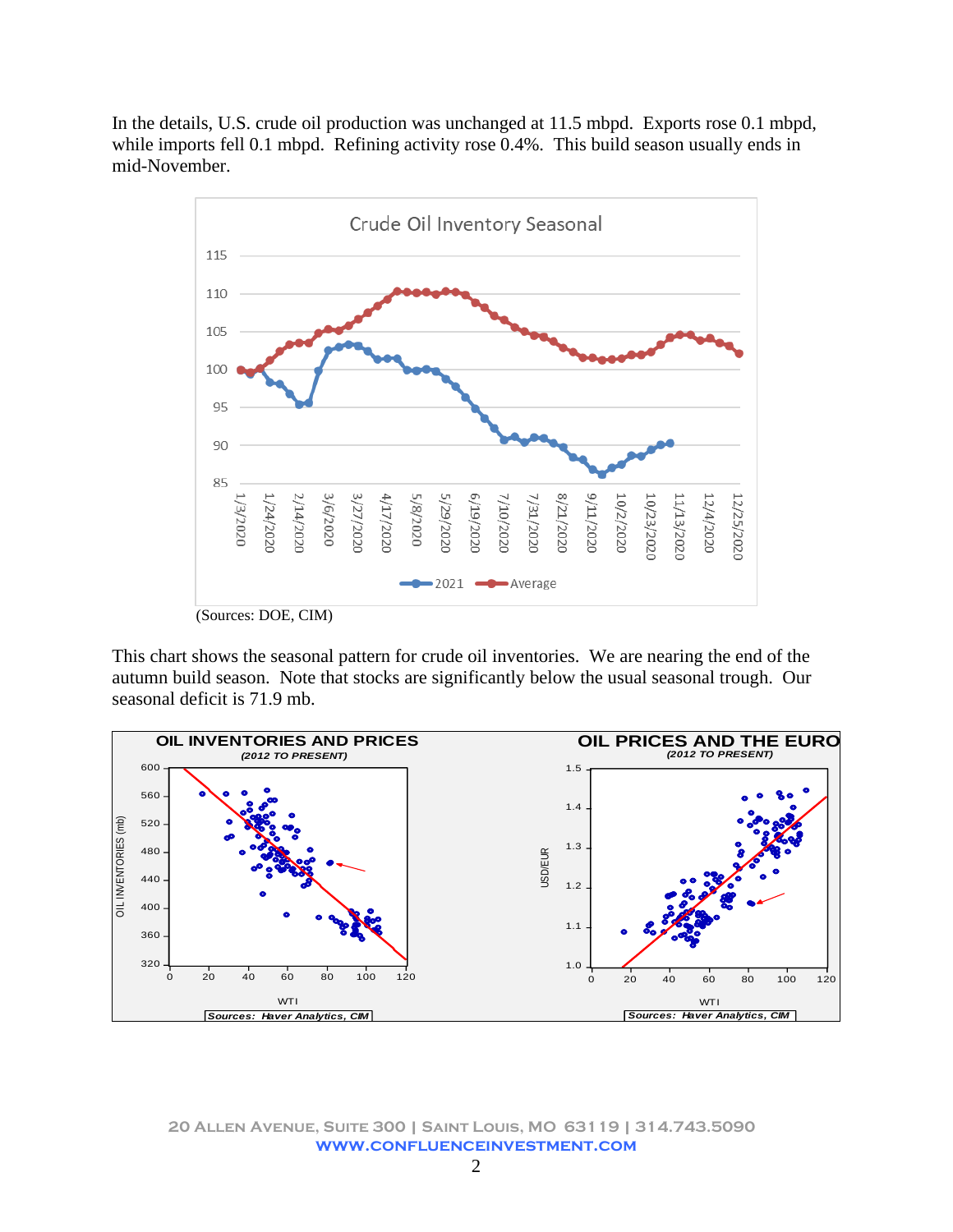Based on our oil inventory/price model, fair value is \$63.15; using the euro/price model, fair value is \$58.34. The combined model, a broader analysis of the oil price, generates a fair value of \$60.30. Across all models, the current price of oil is overvalued. Although supply concerns, especially the lack of response from producers in the light of high prices, is a bullish factor, it is also arguable that prices have mostly discounted (or perhaps more than discounted) the impact of this issue. So far, the market is consolidating in a range between \$80 to \$85 per barrel. Breaking out from that range may require a weaker dollar or falling stockpiles.



The SPR withdrawal continues and is a bearish factor for oil prices.

(Sources: DOE, CIM)

Perhaps less appreciated is that the SPR is down 117.2 mb from its all-time peak. In the next few weeks, we will examine the geopolitics of the strategic reserve in an upcoming *Weekly Geopolitical Report*.

## **Market news:**

- Europe has a natural gas shortage problem. Although Russian supply practices are a key reason for the shortage, [it isn't the only problem.](https://ig.ft.com/europes-gas-crisis-pipelines-explainer/) Dutch natural gas fields will be closed soon due to the fact that extraction is causing earthquakes, and Algeria is in a dispute concerning tensions with Morocco.
- The White House continues to press OPEC for more production to lower the price of crude, but so far, [the cartel is resisting the pressure.](https://www.ft.com/content/4a2fc7b2-c963-4418-9997-d1bf203c3a35?emailId=6184afa2f87a8f0004e17d98&segmentId=22011ee7-896a-8c4c-22a0-7603348b7f22) The administration is also [threatening to release SPR oil](https://thehill.com/policy/energy-environment/580480-granholm-says-biden-looking-at-tapping-strategic-reserve-as-fuel?rl=1) but hasn't yet taken action on that alternative. However, after reviewing the recent [DOE short-term energy forecast,](https://www.eia.gov/outlooks/steo/pdf/steo_full.pdf) the administration has decided to wait for a major sale from the SPR.
- Natural gas exports are [reducing U.S. domestic supplies and lifting prices.](https://www.wsj.com/articles/natural-gas-exports-lift-prices-for-u-s-utilities-ahead-of-winter-11636281000?st=e3lp0fvh9cnuk6y&reflink=desktopwebshare_permalink) It will be worth watching to see if the U.S. uses regulatory tools to boost American supplies by restricting imports.

**20 Allen Avenue, Suite 300 | Saint Louis, MO 63119 | 314.743.5090 www.confluenceinvestment.com**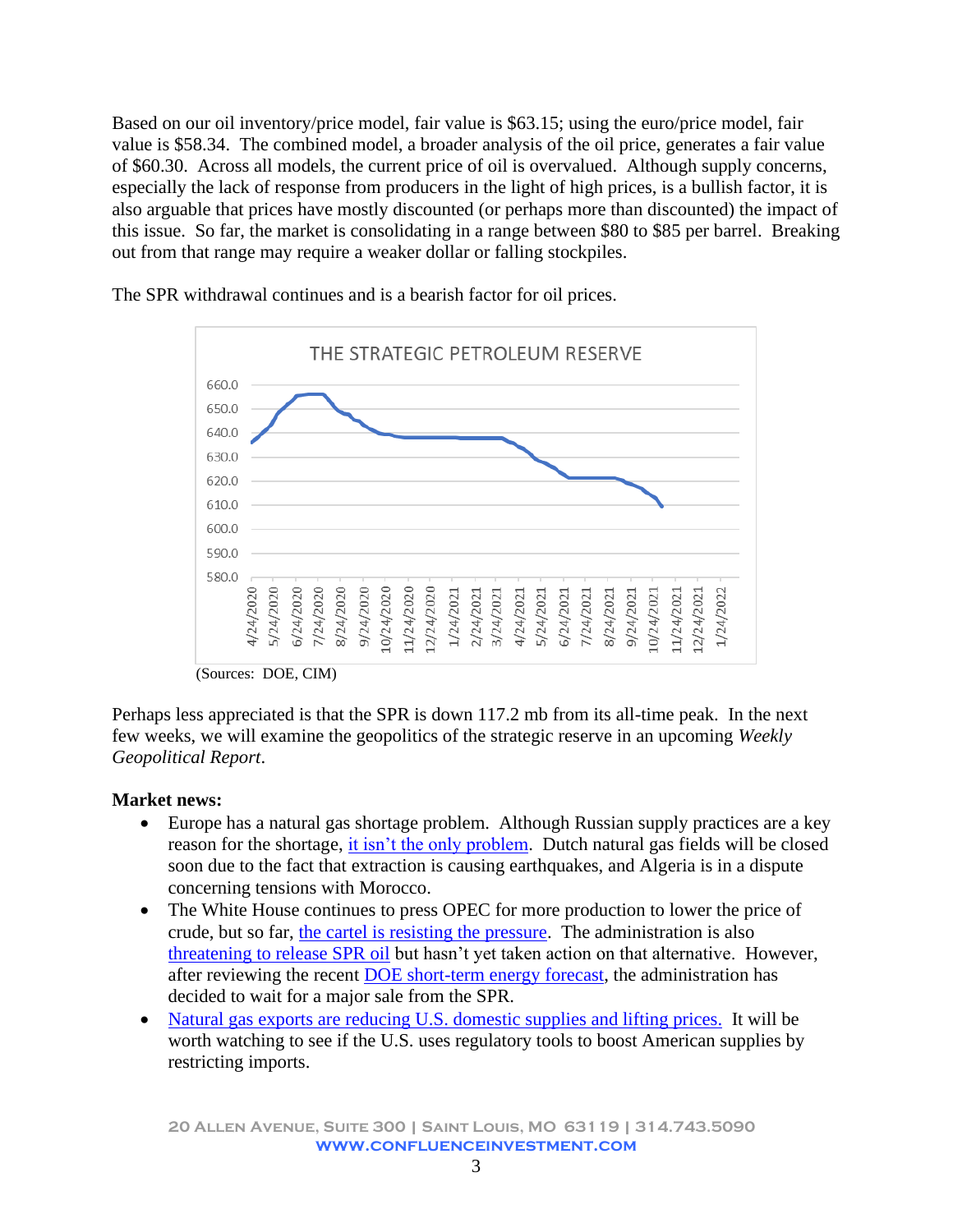- Current high prices for oil and natural gas [would usually lead to higher production.](https://rbnenergy.com/up-and-around-the-bend-midstream-conundrum-threatens-gas-production-growth-long-term) That [isn't happening to the same degree now](https://rbnenergy.com/up-and-around-the-bend-part-2-midstream-conundrum-threatens-gas-production-growth-long-term) due to capital discipline and regulatory hurdles.
- The SEC has fined United States Commodity Funds for [disclosure failures](https://www.sec.gov/news/press-release/2021-229) tied to its oil ETF, USO (USO, USD, 57.92). The disclosure issues are related to the sharp drop in oil prices that occurred in May 2020.

## **Geopolitical news:**

- Iran and the U.S. continue to discuss a return to the JCPOA, but our view is that both sides are still far apart. Iran is worried that Washington's position on the nuclear agreement can change radically with a new administration and is thus looking for changes to the agreement that would outlast a new government. Essentially, [Iran wants a](https://www.foreignaffairs.com/articles/united-states/2021-11-02/iran-wont-back-down?utm_medium=newsletters&utm_source=twofa&utm_campaign=The%20Inevitable%20Rivalry&utm_content=20211105&utm_term=FA%20This%20Week%20-%20112017)  [new agreement;](https://www.foreignaffairs.com/articles/united-states/2021-11-02/iran-wont-back-down?utm_medium=newsletters&utm_source=twofa&utm_campaign=The%20Inevitable%20Rivalry&utm_content=20211105&utm_term=FA%20This%20Week%20-%20112017) we don't see the Biden administration giving them one.
- Iranian President Raisi is facing pressure to comply with the Paris-based Financial Action Taskforce, which works against money laundering. Iran is on the group's blacklist (along with North Korea), and [reformist elements in Iran want Raisi to pass legislation](https://amwaj.media/media-monitor/government-urged-to-remove-iran-from-global-terrorism-financing-blacklist) that would get the country off the blacklist.
- Although Iranian supported groups are said to be behind that [recent drone attack](https://www.wsj.com/articles/iraqs-prime-minister-survives-assassination-attempt-government-says-11636248485?st=jw49smiizld0kbh&reflink=desktopwebshare_permalink) on Iraqi PM Mustafa al-Kadhimi, the head of the Quds Force of the Iranian Revolutionary Guard Corps visited [the PM and offered Kadhimi his support.](https://amwaj.media/article/inside-story-iraq-s-pm-connects-with-quds-force-cmdr-hezbollah-rep) We suspect this visit was designed to send a clear signal to various Iran-backed insurgent groups that such attacks were not supported.
- Saudi Arabia and Iran have been holding talks but [are postponing them](https://amwaj.media/article/iran-saudi-talks-in-iraq) until the new Iraqi government is formed. This decision shows both Iran and the KSA the importance of controlling Iraq.
	- o Recent Iraqi elections have [changed the balance of power in Iraqi Kurdistan](https://amwaj.media/article/will-the-new-generation-s-rise-in-iraqi-kurdistan-give-a-real-chance-to-the-oppos) as well. The Kurdistan Democratic Party has increased its dominance, gaining eight seats, giving the party a total of 33 seats in the Iraqi Parliament.
- [Iran claims the U.S. attempted to seize one of its oil tankers.](https://amwaj.media/media-monitor/what-happened-between-iran-and-us-naval-forces-in-gulf-of-oman-on-oct-30) The U.S. has rejected the charge, and there isn't clear evidence anything like this occurred.
- The [EU is engaging in actions that will likely improve the legitimacy](https://www.ft.com/content/642fb7ef-01ed-438d-9a19-316423acc935?utm_campaign=wp_todays_worldview&utm_medium=email&utm_source=newsletter&wpisrc=nl_todayworld) of President Maduro of Venezuela. The U.S. generally opposes such activities.

## **Alternative energy/policy news:**

- COP26 continues, and although the agreements are [falling short](https://climateactiontracker.org/documents/997/CAT_2021-11-09_Briefing_Global-Update_Glasgow2030CredibilityGap.pdf?utm_source=newsletter&utm_medium=email&utm_campaign=newsletter_axiosgenerate&stream=top) of the most optimistic projections, [there is some progress being made.](https://www.axios.com/cop26-draft-agreement-targets-fossil-fuels-257643c5-218e-43d8-92d0-296eb26de99c.html?utm_source=newsletter&utm_medium=email&utm_campaign=newsletter_axiosgenerate&stream=top) Seventeen nations, for example, have [promised to phase out coal in electricity generation.](https://www.nytimes.com/2021/11/03/world/uk-fossil-fuel-coal-cop26.html?smid=url-share)
	- o As nations move to reduce fossil fuel use, [they are being forced to](https://www.ft.com/content/37947e4a-71a1-4c0e-919b-1e3d55ee19ea?emailId=6182fb7e6546ce0004c7fc07&segmentId=7e94968a-a618-c46d-4d8b-6e2655e68320) cope with [higher oil and natural gas prices.](https://www.ft.com/content/37947e4a-71a1-4c0e-919b-1e3d55ee19ea?emailId=6182fb7e6546ce0004c7fc07&segmentId=7e94968a-a618-c46d-4d8b-6e2655e68320)
	- o Climate pledges are part of the COP26 plan for reducing carbon emissions. However, [measurement standards are lacking,](https://www.washingtonpost.com/climate-environment/interactive/2021/greenhouse-gas-emissions-pledges-data/?itid=hp-top-table-main) which means it is nearly impossible to monitor the pledges.
	- o One political risk of "greening" the economy is that it could exacerbate the problem of populism by reducing employment in the fossil fuel industry. [This](https://www.foreignaffairs.com/articles/united-states/2021-11-08/china-shocks-lessons-green-economy)  [article compares the greening of energy policy to the China shock](https://www.foreignaffairs.com/articles/united-states/2021-11-08/china-shocks-lessons-green-economy) of manufacturing and argues that if policymakers want to make the world support